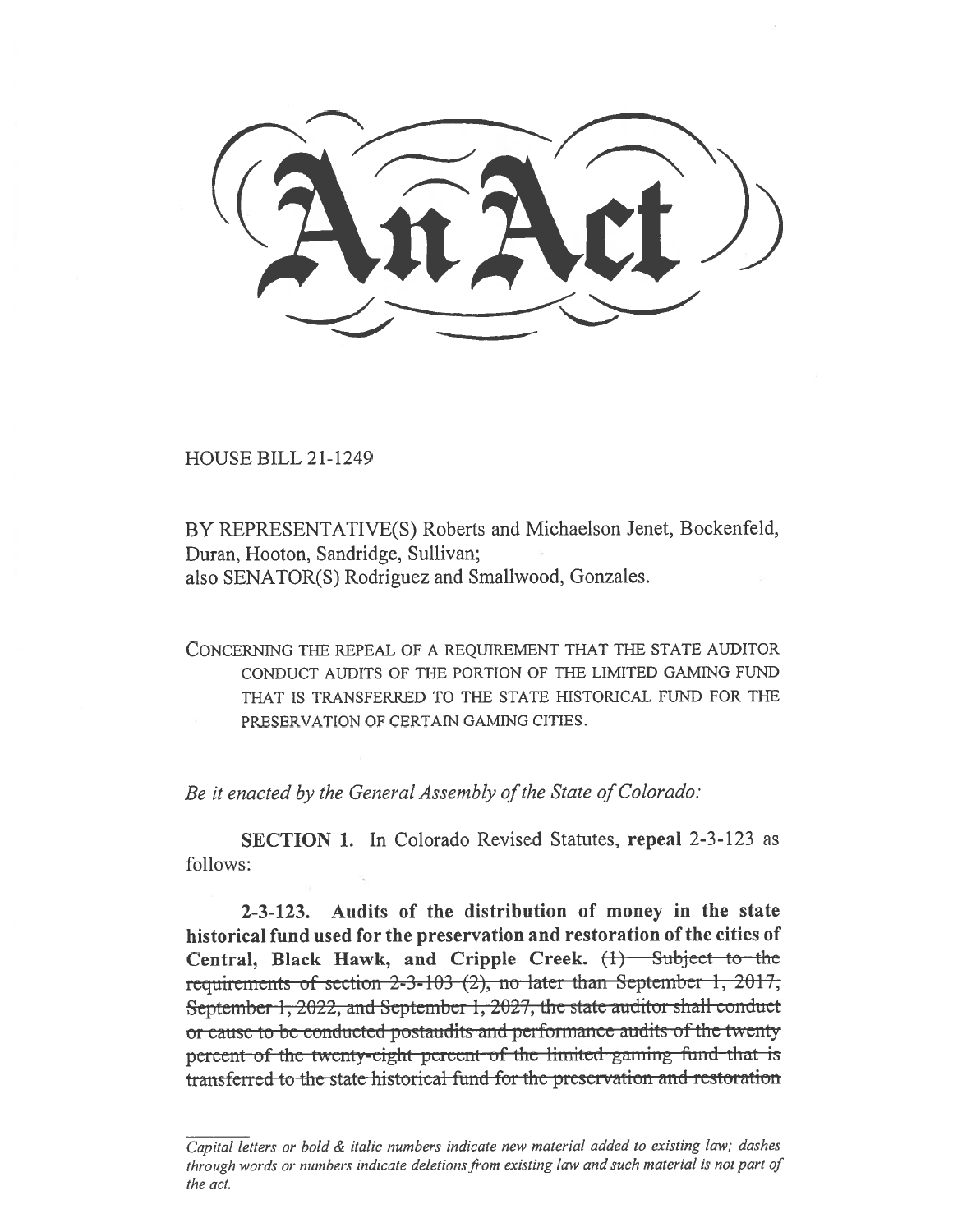of the city of Central, the city of Black Hawk, and the city of Cripple Creek as specified in section  $9(5)(b)(III)$  of article XVIII of the state constitution in order to ascertain:

(a) How the city of Central, the city of Black Hawk, and the city of Cripple Creek are spending their distributions and whether such expenditures are being used for the preservation and restoration of each city; and

(b) Whether the city of Central, the city of Black Hawk, and the city of Cripple Creek have adopted and are following the standards described in section 44-30-1202 (3) for distribution of grants from each city's share.

(2) This duty is in addition to the state auditor's duty to examine the reports submitted by the city of Central, the city of Black Hawk, and the city of Cripple Creek pursuant to the requirements of sections 29-1-606 and 29-1-607, C.R.S.

**SECTION 2.** In Colorado Revised Statutes, 2-3-103.7, amend (1) as follows:

2-3-103.7. Disclosure of reports before filing. (1) Any state employee or other individual acting in an oversight role as a member of a committee, board, or commission, or any employee or other individual acting in an oversight role with respect to any audit conducted pursuant to sections 2-3-120,  $2\text{-}3\text{-}123$ ; 10-22-105 (4)(c), and 25.5-10-209 (4), who willfully and knowingly discloses the contents of any report prepared by or at the direction of the state auditor's office prior to the release of such report by a majority vote of the committee as provided in section 2-3-103 (2) is guilty of a misdemeanor and, upon conviction thereof, shall be punished by a fine of not more than five hundred dollars.

**SECTION 3.** In Colorado Revised Statutes, 2-3-107, repeal  $(2)(a)(I)(B)$  as follows:

2-3-107. Authority to subpoena witnesses - access to records.  $(2)$  (a) (I) Notwithstanding any provision of law to the contrary, the state auditor or his or her designated representative shall have access at all times, except as provided by sections 39-1-116, 39-4-103, and 39-5-120, to all of the books, accounts, reports, vouchers, or other records or information in

PAGE 2-HOUSE BILL 21-1249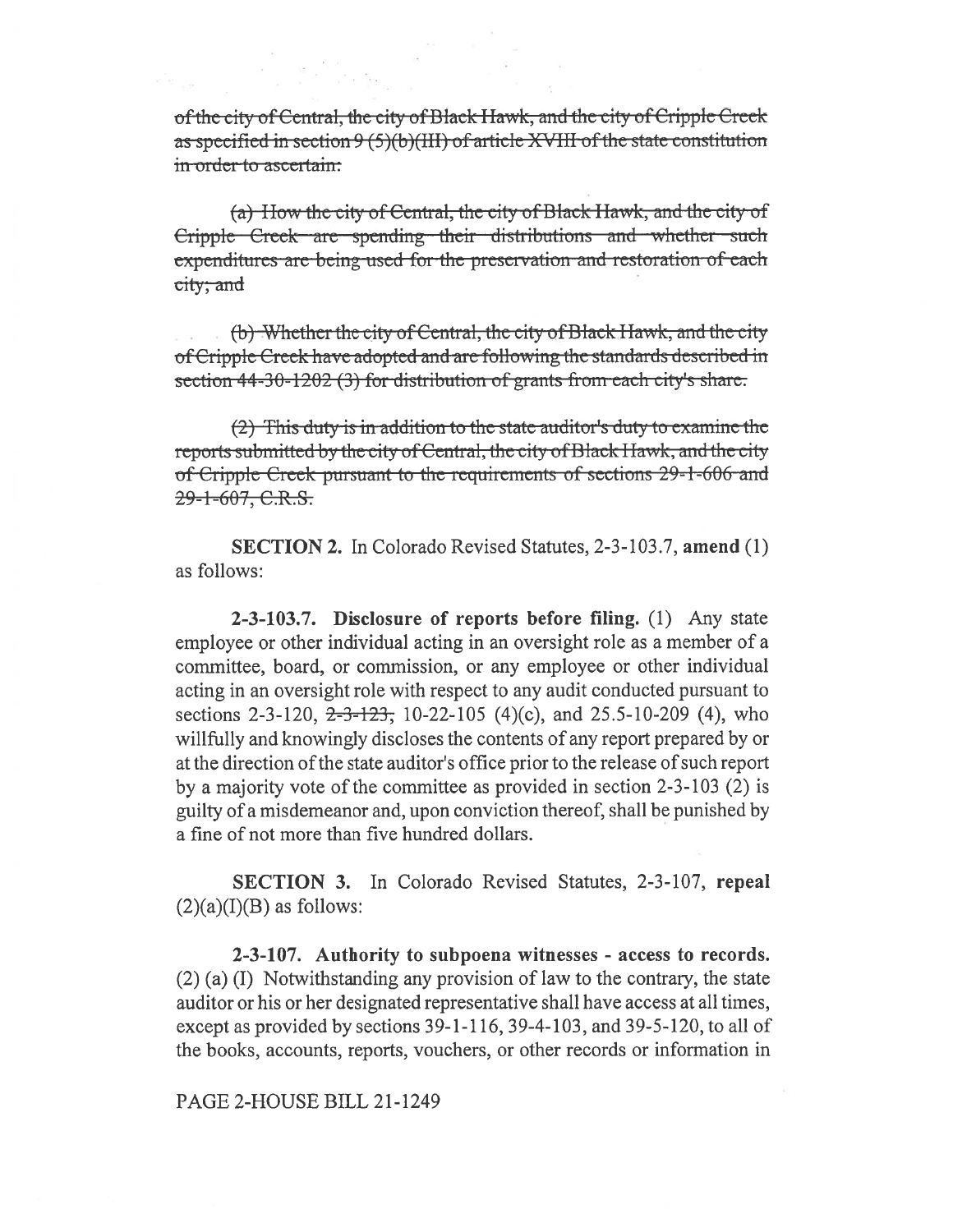any department, institution, or agency, including but not limited to records or information required to be kept confidential or exempt from public disclosure upon subpoena, search warrant, discovery proceedings, or otherwise. The authority of the state auditor or his or her designated representative to access at all times the books, accounts, reports, vouchers, or other records or information in accordance with this subsection (2)(a) also extends to any fiscal or performance audit the state auditor or his or her designated representative conducts of:

 $(B)$  The use of money in the state historical fund that is used for the preservation and restoration of the cities of Central, Black Hawk, and Cripple Creek in accordance with section  $2-3-123$ ;

SECTION 4. Act subject to petition - effective date. This act takes effect at 12:01 a.m. on the day following the expiration of the ninety-day period after final adjournment of the general assembly; except that, if a referendum petition is filed pursuant to section 1 (3) of article V of the state constitution against this act or an item, section, or part of this act within such period, then the act, item, section, or part will not take effect unless approved by the people at the general election to be held in